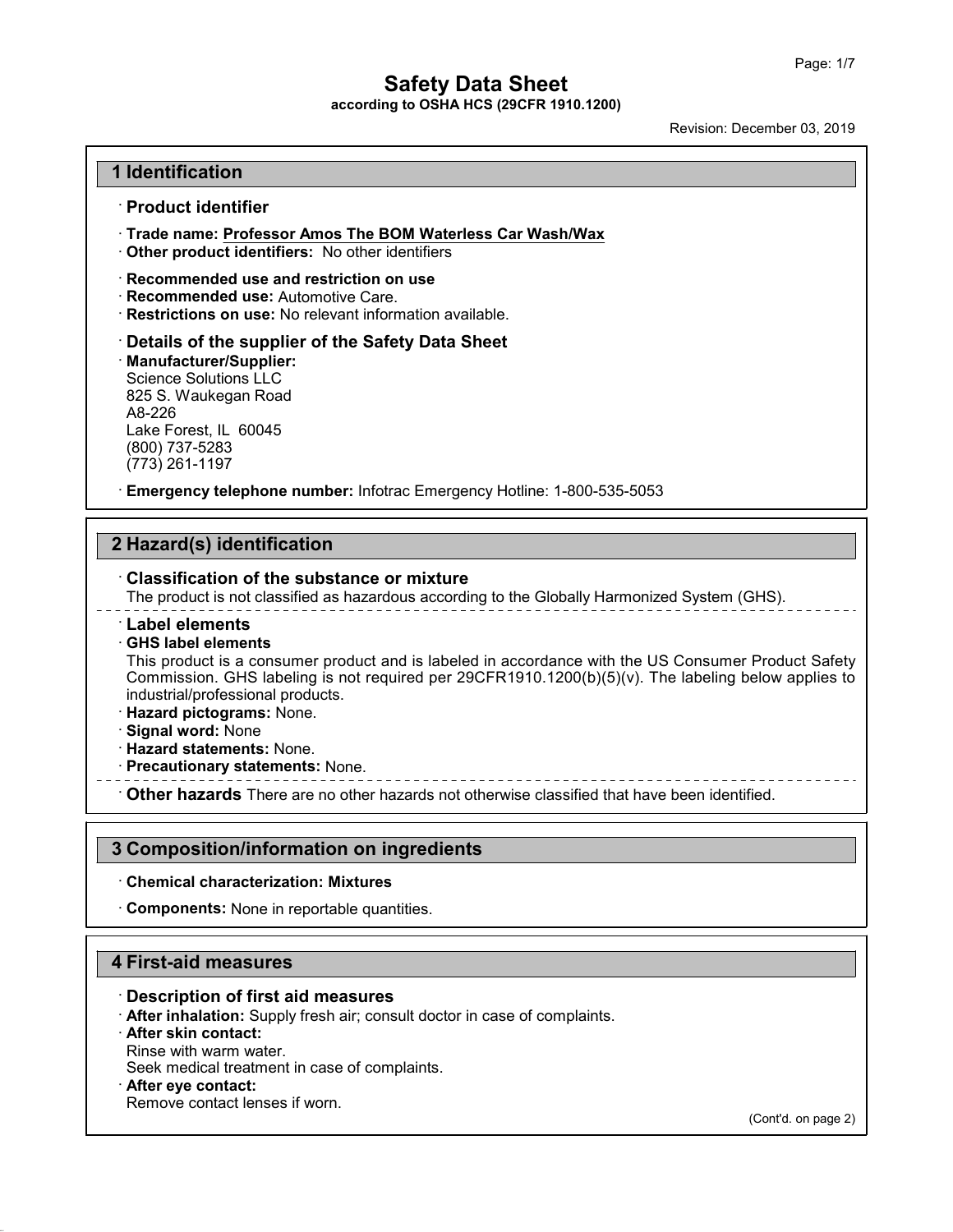**according to OSHA HCS (29CFR 1910.1200)**

Revision: December 03, 2019

### **Trade name: Professor Amos The BOM Waterless Car Wash/Wax**

(Cont'd. of page 1)

Rinse opened eye for several minutes under running water. If symptoms persist, consult a doctor. · **After swallowing:**

Rinse out mouth and then drink plenty of water.

Do not induce vomiting; immediately call for medical help.

- · **Most important symptoms and effects, both acute and delayed:**
- May cause gastro-intestinal irritation if ingested.

Nausea in case of ingestion.

Slight irritant effect on eyes.

· **Indication of any immediate medical attention and special treatment needed:**

No relevant information available.

### **5 Fire-fighting measures**

#### · **Extinguishing media**

- · **Suitable extinguishing agents:**
- The product is not flammable.

Use fire fighting measures that suit the environment.

· **For safety reasons unsuitable extinguishing agents:** None.

· **Special hazards arising from the substance or mixture**

Formation of toxic gases is possible during heating or in case of fire.

- · **Advice for firefighters**
- · **Protective equipment:**

Wear self-contained respiratory protective device.

Wear fully protective suit.

#### **6 Accidental release measures**

## · **Personal precautions, protective equipment and emergency procedures**

Ensure adequate ventilation.

Particular danger of slipping on leaked/spilled product.

#### · **Environmental precautions**

Do not allow undiluted product or large quantities of it to reach ground water, water course or sewage system.

#### · **Methods and material for containment and cleaning up**

Towel or mop up material and collect in a suitable container.

For larger spills, add sawdust, chalk or other inert binding material, then sweep up and discard.

#### · **Reference to other sections**

See Section 7 for information on safe handling.

See Section 8 for information on personal protection equipment.

See Section 13 for disposal information.

### **7 Handling and storage**

#### · **Handling**

49.4.0

· **Precautions for safe handling:** Keep out of reach of children.

#### · **Conditions for safe storage, including any incompatibilities**

(Cont'd. on page 3)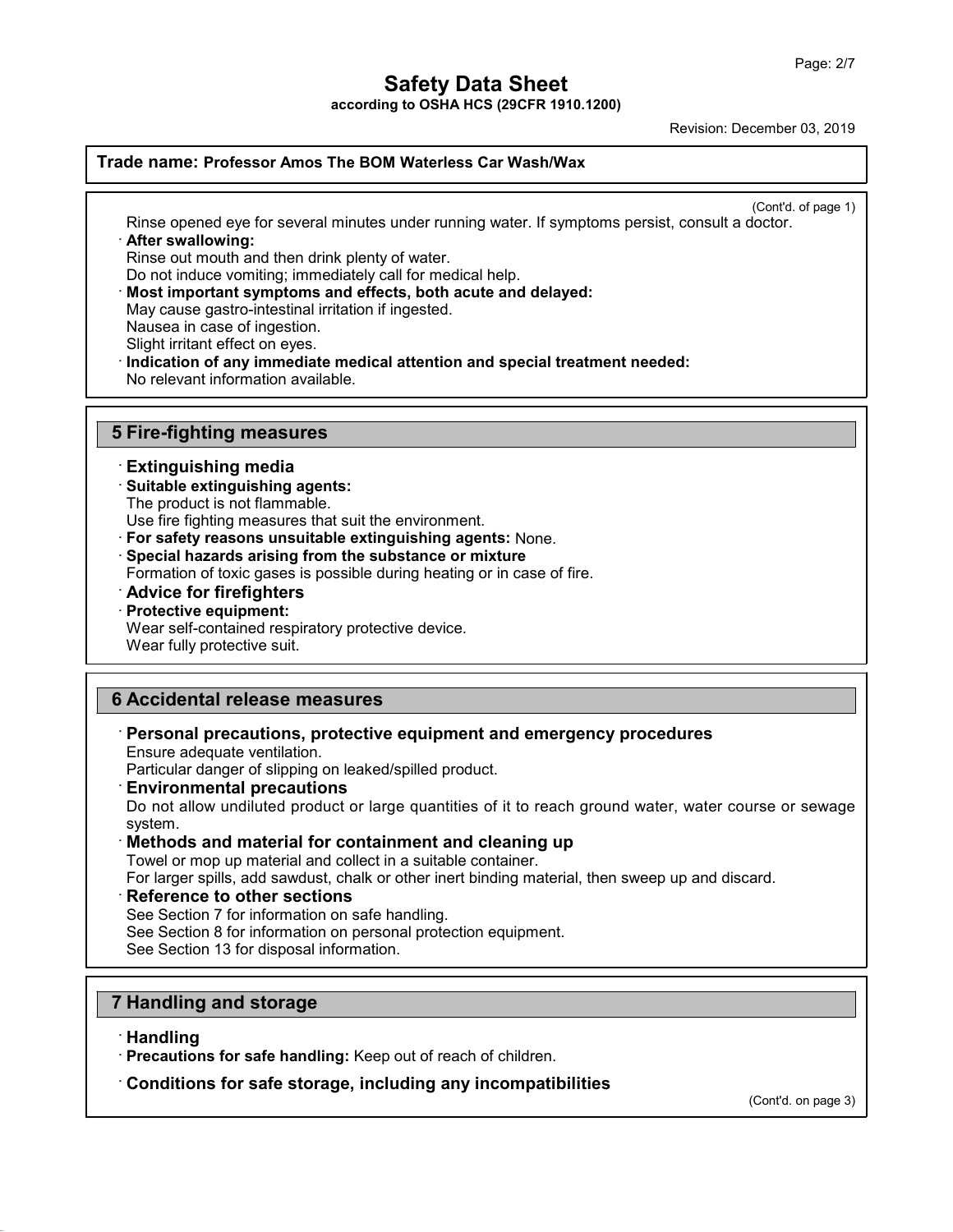**according to OSHA HCS (29CFR 1910.1200)**

Revision: December 03, 2019

| Specific end use(s) No relevant information available.                                                                                                                                                                                                                                                                                                                                                                                                                                                                                                                                                                                                                                                                                                                                                                                                                 | (Cont'd. of page 2)<br>Requirements to be met by storerooms and receptacles: Store in a cool location.<br>· Information about storage in one common storage facility: Store away from foodstuffs.<br>· Further information about storage conditions: Keep containers tightly sealed.                                                                                                                                                                                                                    |  |  |  |
|------------------------------------------------------------------------------------------------------------------------------------------------------------------------------------------------------------------------------------------------------------------------------------------------------------------------------------------------------------------------------------------------------------------------------------------------------------------------------------------------------------------------------------------------------------------------------------------------------------------------------------------------------------------------------------------------------------------------------------------------------------------------------------------------------------------------------------------------------------------------|---------------------------------------------------------------------------------------------------------------------------------------------------------------------------------------------------------------------------------------------------------------------------------------------------------------------------------------------------------------------------------------------------------------------------------------------------------------------------------------------------------|--|--|--|
| 8 Exposure controls/personal protection                                                                                                                                                                                                                                                                                                                                                                                                                                                                                                                                                                                                                                                                                                                                                                                                                                |                                                                                                                                                                                                                                                                                                                                                                                                                                                                                                         |  |  |  |
| <b>Control parameters</b><br>monitored at the workplace.                                                                                                                                                                                                                                                                                                                                                                                                                                                                                                                                                                                                                                                                                                                                                                                                               | Components with limit values that require monitoring at the workplace:<br>The product does not contain any relevant quantities of materials with critical values that have to be                                                                                                                                                                                                                                                                                                                        |  |  |  |
| <b>Exposure controls</b><br><b>General protective and hygienic measures:</b><br>Keep away from foodstuffs, beverages and feed.<br>Avoid contact with the eyes.<br>Avoid close or long term contact with the skin.<br>Wash hands before breaks and at the end of work.<br>Avoid breathing mist, vapors, or spray.<br>Engineering controls: No relevant information available.<br><b>Breathing equipment:</b><br>Not required under normal conditions of use.<br>For large spills, respiratory protection may be advisable.<br>Protection of hands:<br>Gloves not required under normal conditions of use.<br>Protection may be required for spills.<br>Gloves are advised for repeated or prolonged contact.<br><b>Body protection:</b><br>Not required under normal conditions of use.<br>Protection may be required for spills.<br>No relevant information available. | The usual precautionary measures for handling chemicals should be followed.<br>Use suitable respiratory protective device in case of insufficient ventilation.<br>The glove material has to be impermeable and resistant to the product/ the substance/ the preparation.<br>Eye protection: Follow OSHA or EU guidelines concerning the use of protective eyewear.<br><b>Limitation and supervision of exposure into the environment</b><br>Risk management measures No relevant information available. |  |  |  |
|                                                                                                                                                                                                                                                                                                                                                                                                                                                                                                                                                                                                                                                                                                                                                                                                                                                                        |                                                                                                                                                                                                                                                                                                                                                                                                                                                                                                         |  |  |  |
| 9 Physical and chemical properties                                                                                                                                                                                                                                                                                                                                                                                                                                                                                                                                                                                                                                                                                                                                                                                                                                     | Information on basic physical and chemical properties                                                                                                                                                                                                                                                                                                                                                                                                                                                   |  |  |  |
| · Appearance:                                                                                                                                                                                                                                                                                                                                                                                                                                                                                                                                                                                                                                                                                                                                                                                                                                                          |                                                                                                                                                                                                                                                                                                                                                                                                                                                                                                         |  |  |  |
| Form:<br>Color:                                                                                                                                                                                                                                                                                                                                                                                                                                                                                                                                                                                                                                                                                                                                                                                                                                                        | Liquid<br><b>Blue</b>                                                                                                                                                                                                                                                                                                                                                                                                                                                                                   |  |  |  |
| · Odor:                                                                                                                                                                                                                                                                                                                                                                                                                                                                                                                                                                                                                                                                                                                                                                                                                                                                | Pleasant                                                                                                                                                                                                                                                                                                                                                                                                                                                                                                |  |  |  |
|                                                                                                                                                                                                                                                                                                                                                                                                                                                                                                                                                                                                                                                                                                                                                                                                                                                                        | Not determined.                                                                                                                                                                                                                                                                                                                                                                                                                                                                                         |  |  |  |
| Odor threshold:                                                                                                                                                                                                                                                                                                                                                                                                                                                                                                                                                                                                                                                                                                                                                                                                                                                        |                                                                                                                                                                                                                                                                                                                                                                                                                                                                                                         |  |  |  |

49.4.0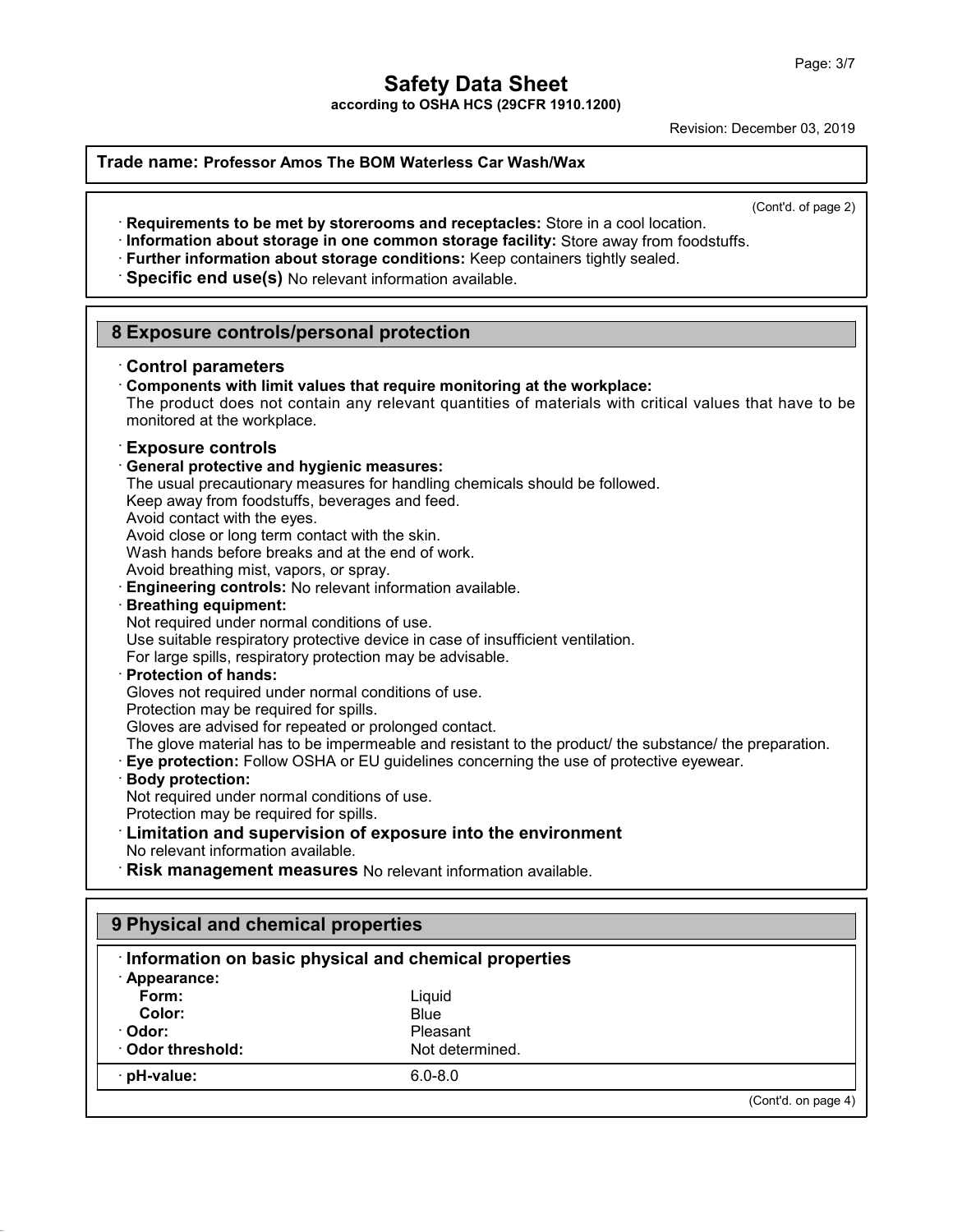**according to OSHA HCS (29CFR 1910.1200)**

Revision: December 03, 2019

|                                                            |                                               | (Cont'd. of page 3) |
|------------------------------------------------------------|-----------------------------------------------|---------------------|
| Melting point/Melting range:                               | Not determined.                               |                     |
| <b>Boiling point/Boiling range:</b>                        | Not determined.                               |                     |
| · Flash point:                                             | Not applicable.                               |                     |
| · Flammability (solid, gaseous):                           | Not applicable.                               |                     |
| · Auto-ignition temperature:                               | Not determined.                               |                     |
| · Decomposition temperature:                               | Not determined.                               |                     |
| Danger of explosion:                                       | Product does not present an explosion hazard. |                     |
| <b>Explosion limits</b>                                    |                                               |                     |
| Lower:                                                     | Not determined.                               |                     |
| Upper:                                                     | Not determined.                               |                     |
| Oxidizing properties:                                      | Non-oxidizing.                                |                     |
| · Vapor pressure:                                          | Not determined.                               |                     |
| · Density:                                                 |                                               |                     |
| <b>Relative density:</b>                                   | ~1                                            |                     |
| Vapor density:                                             | Not determined.                               |                     |
| <b>Evaporation rate:</b>                                   | Not determined.                               |                     |
| · Solubility in / Miscibility with                         |                                               |                     |
| Water:                                                     | Soluble.                                      |                     |
| · Partition coefficient (n-octanol/water): Not determined. |                                               |                     |
| $\cdot$ Viscosity                                          |                                               |                     |
| Dynamic:                                                   | Not determined.                               |                     |
| Kinematic:                                                 | Not determined.                               |                     |
| <b>Other information</b>                                   | No relevant information available.            |                     |

## **10 Stability and reactivity**

· **Reactivity:** No relevant information available.

- · **Chemical stability:**
- · **Thermal decomposition / conditions to be avoided:** To avoid thermal decomposition, do not overheat. · **Possibility of hazardous reactions**
- Reacts with strong oxidizing agents. Reacts with strong acids.
- · **Conditions to avoid** Excessive heat. · **Incompatible materials** Oxidizing agents. Strong acids
- · **Hazardous decomposition products** Possible in traces.

## **11 Toxicological information**

49.4.0

· **Information on toxicological effects**

(Cont'd. on page 5)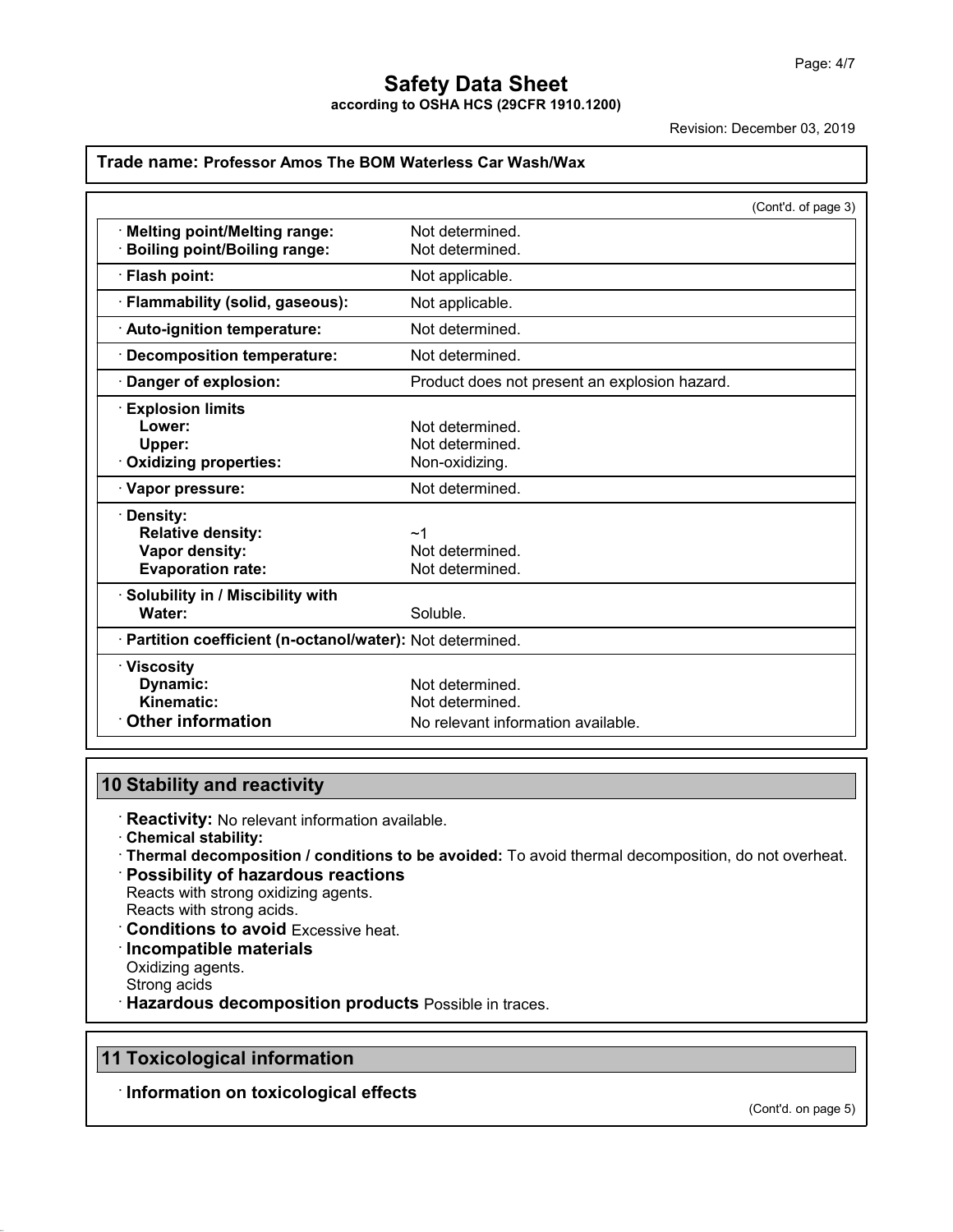**according to OSHA HCS (29CFR 1910.1200)**

Revision: December 03, 2019

| Trade name: Professor Amos The BOM Waterless Car Wash/Wax                                                                                                                                                                                                                                                                                                                                                                                                                                                                                                                                                                                                             |                     |  |
|-----------------------------------------------------------------------------------------------------------------------------------------------------------------------------------------------------------------------------------------------------------------------------------------------------------------------------------------------------------------------------------------------------------------------------------------------------------------------------------------------------------------------------------------------------------------------------------------------------------------------------------------------------------------------|---------------------|--|
| Acute toxicity: Based on available data, the classification criteria are not met.<br>· LD/LC50 values that are relevant for classification: None.<br>· Primary irritant effect:<br>On the skin: Based on available data, the classification criteria are not met.                                                                                                                                                                                                                                                                                                                                                                                                     | (Cont'd. of page 4) |  |
| On the eye: Based on available data, the classification criteria are not met.<br>· Sensitization: Based on available data, the classification criteria are not met.                                                                                                                                                                                                                                                                                                                                                                                                                                                                                                   |                     |  |
| Carcinogenic categories                                                                                                                                                                                                                                                                                                                                                                                                                                                                                                                                                                                                                                               |                     |  |
| · IARC (International Agency for Research on Cancer):                                                                                                                                                                                                                                                                                                                                                                                                                                                                                                                                                                                                                 |                     |  |
| None of the ingredients are listed.                                                                                                                                                                                                                                                                                                                                                                                                                                                                                                                                                                                                                                   |                     |  |
| · NTP (National Toxicology Program):                                                                                                                                                                                                                                                                                                                                                                                                                                                                                                                                                                                                                                  |                     |  |
| None of the ingredients are listed.                                                                                                                                                                                                                                                                                                                                                                                                                                                                                                                                                                                                                                   |                     |  |
| · OSHA-Ca (Occupational Safety & Health Administration):                                                                                                                                                                                                                                                                                                                                                                                                                                                                                                                                                                                                              |                     |  |
| None of the ingredients are listed.                                                                                                                                                                                                                                                                                                                                                                                                                                                                                                                                                                                                                                   |                     |  |
| · Probable route(s) of exposure:<br>Ingestion.<br>Inhalation.<br>Eye contact.<br>Skin contact.<br>· Germ cell mutagenicity: Based on available data, the classification criteria are not met.<br>Carcinogenicity: Based on available data, the classification criteria are not met.<br>· Reproductive toxicity: Based on available data, the classification criteria are not met.<br>· STOT-single exposure: Based on available data, the classification criteria are not met.<br>STOT-repeated exposure: Based on available data, the classification criteria are not met.<br>· Aspiration hazard: Based on available data, the classification criteria are not met. |                     |  |
| 12 Ecological information<br>$\cdot$ Toxicity                                                                                                                                                                                                                                                                                                                                                                                                                                                                                                                                                                                                                         |                     |  |

- · **Aquatic toxicity** No relevant information available.
- · **Persistence and degradability** No relevant information available.
- · **Bioaccumulative potential:** No relevant information available.
- · **Mobility in soil:** No relevant information available.
- · **Additional ecological information**
- · **General notes:**

Do not allow undiluted product or large quantities of it to reach ground water, water course or sewage system.

· **Other adverse effects** No relevant information available.

## **13 Disposal considerations**

### · **Waste treatment methods**

#### · **Recommendation:**

49.4.0

Smaller quantities can be disposed of with household waste.

Small amounts may be diluted with plenty of water and washed away. Dispose of bigger amounts in accordance with Local Authority requirements.

The user of this material has the responsibility to dispose of unused material, residues and containers in

(Cont'd. on page 6)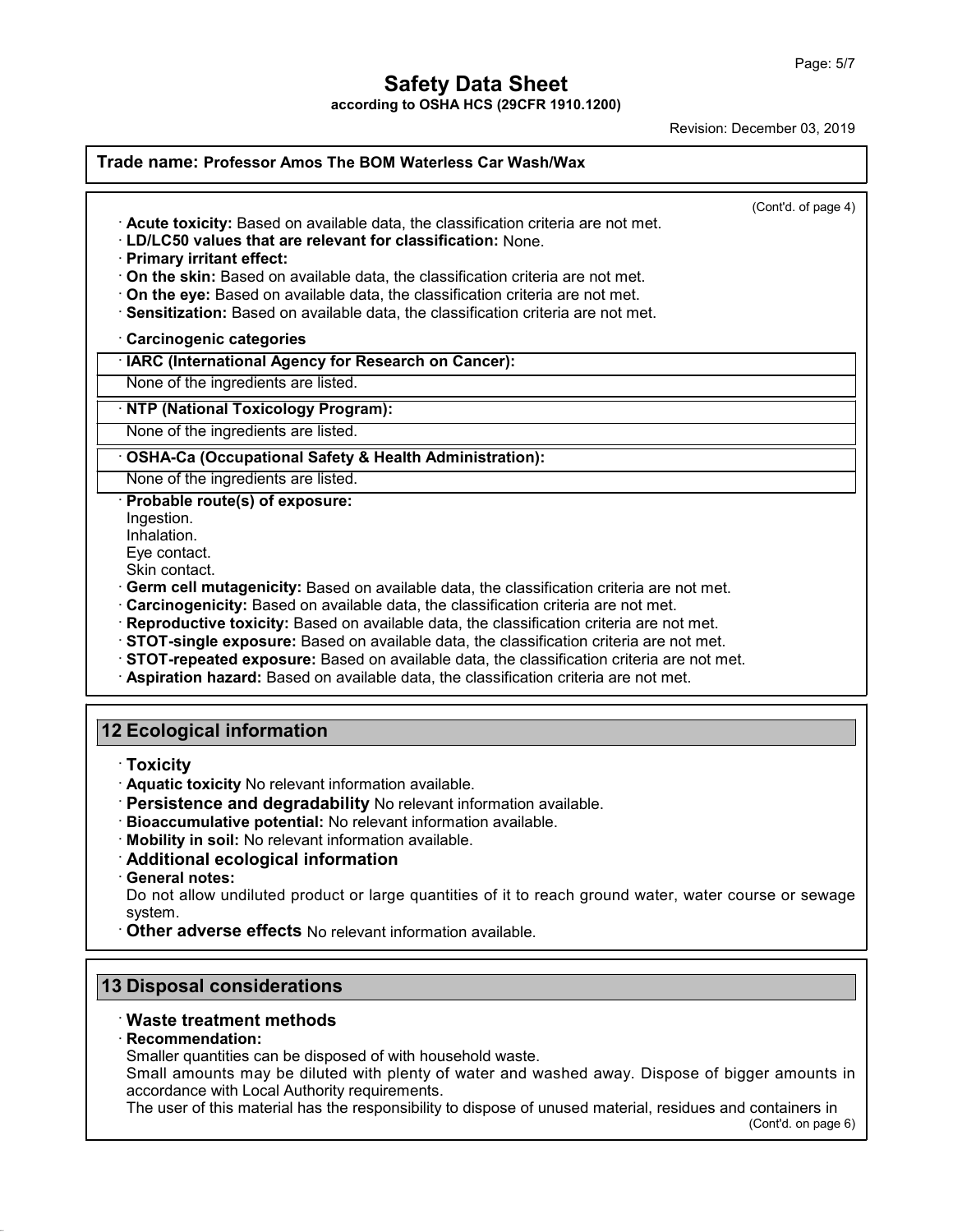**according to OSHA HCS (29CFR 1910.1200)**

Revision: December 03, 2019

### **Trade name: Professor Amos The BOM Waterless Car Wash/Wax**

(Cont'd. of page 5) compliance with all relevant local, state and federal laws and regulations regarding treatment, storage and disposal for hazardous and nonhazardous wastes.

#### · **Uncleaned packagings**

· **Recommendation:** Disposal must be made according to official regulations.

| <b>14 Transport information</b>                                                   |                 |  |
|-----------------------------------------------------------------------------------|-----------------|--|
| · UN-Number<br>· DOT, ADR/RID/ADN, IMDG, IATA                                     | Not regulated.  |  |
| <b>UN proper shipping name</b><br>· DOT, ADR/RID/ADN, IMDG, IATA                  | Not regulated.  |  |
| Transport hazard class(es)                                                        |                 |  |
| · DOT, ADR/RID/ADN, IMDG, IATA<br>· Class                                         | Not regulated.  |  |
| · Packing group<br>· DOT, ADR/RID/ADN, IMDG, IATA                                 | Not regulated.  |  |
| <b>Environmental hazards</b><br>· Marine pollutant:                               | No.             |  |
| <b>Special precautions for user</b>                                               | Not applicable. |  |
| Transport in bulk according to Annex II of<br><b>MARPOL73/78 and the IBC Code</b> | Not applicable. |  |

### **15 Regulatory information**

· **Safety, health and environmental regulations/legislation specific for the substance or mixture**

- · **United States (USA)**
- · **SARA**

49.4.0

· **Section 302 (extremely hazardous substances):**

None of the ingredients are listed.

· **Section 355 (extremely hazardous substances):**

None of the ingredients are listed.

· **Section 313 (Specific toxic chemical listings):**

None of the ingredients are listed.

· **TSCA (Toxic Substances Control Act)**

All ingredients are listed or exempt.

· **Proposition 65 (California)**

· **Chemicals known to cause cancer:**

None of the ingredients are listed.

(Cont'd. on page 7)